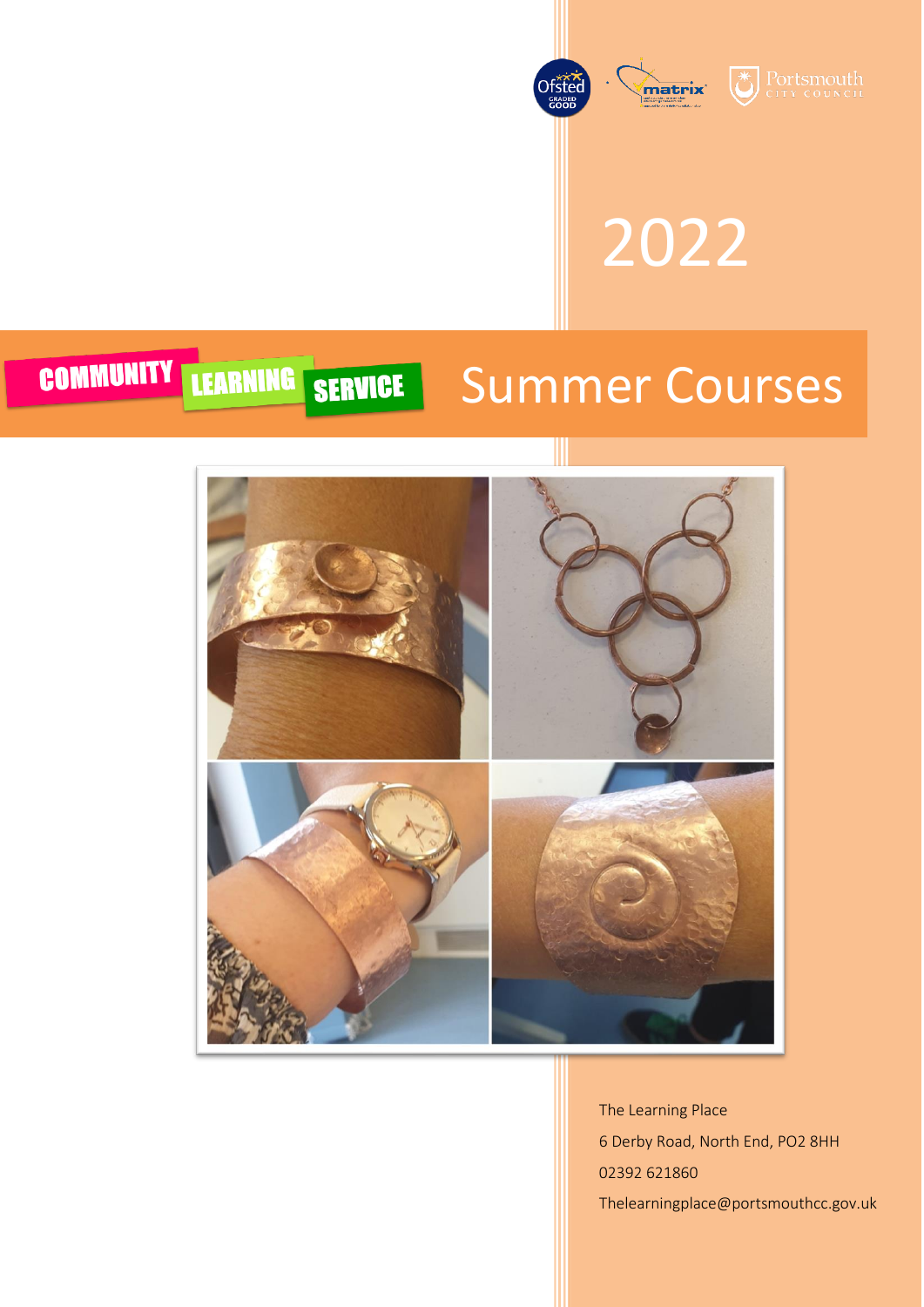## Arts  $\infty$

Crafts

#### Copper Jewellery - Workshop

*Come along to this one-day workshop and you will have the opportunity to work with the beautiful metal, copper.*

#### Fee: £15 / Reduced: £12

16 August 2022 (Ref: 10776) 10:00 - 15:00

#### Computers for Absolute Beginners

*Do you feel that you are being left behind in this computer age? Would you like to learn how to use a computer?* Fee: FREE 01 August 2022 (Ref: 10764) 10:00 - 12:30 (4 weeks) 10 August 2022 (Ref: 10840) 10:00 - 12:00 (5 weeks)

25 October 2022 (Ref: 10768) 10:00 - 12:00 (5 weeks)

#### Get Going on the Internet

*Do you feel that there is so much to learn about the internet? Do you need help to make you become a confident 'surfer'?*

Fee: FREE 09 August 2022 (Ref: 10766) 13:00 - 15:00 (5 weeks) 10 January 2023 (Ref: 10770) 10:00 - 12:00 (5 weeks)

#### Introduction to Spreadsheets using Microsoft Excel

*Do you need to organise your finances electronically? Would you like to learn how to use Microsoft Excel to create spreadsheets?*

Fee: FREE 14 September 2022 (Ref: 10843) 13:00 - 15:00 (5 weeks)

#### Advanced Spreadsheets

*Follow on from introduction to Spreadsheets. You will learn about formatting a spreadsheet, functions, absolute cell reference, filtering and more*

Fee: FREE 10 August 2022 (Ref: 10841) 13:00 - 15:00 (5 weeks)

#### Introduction to Word Processing using Microsoft Word

*Would you like to write a book? Learn more about word processing and formatting?* 

Fee: FREE 09 August 2022 (Ref: 10765) 10:00 - 12:00 (5 weeks)

Internet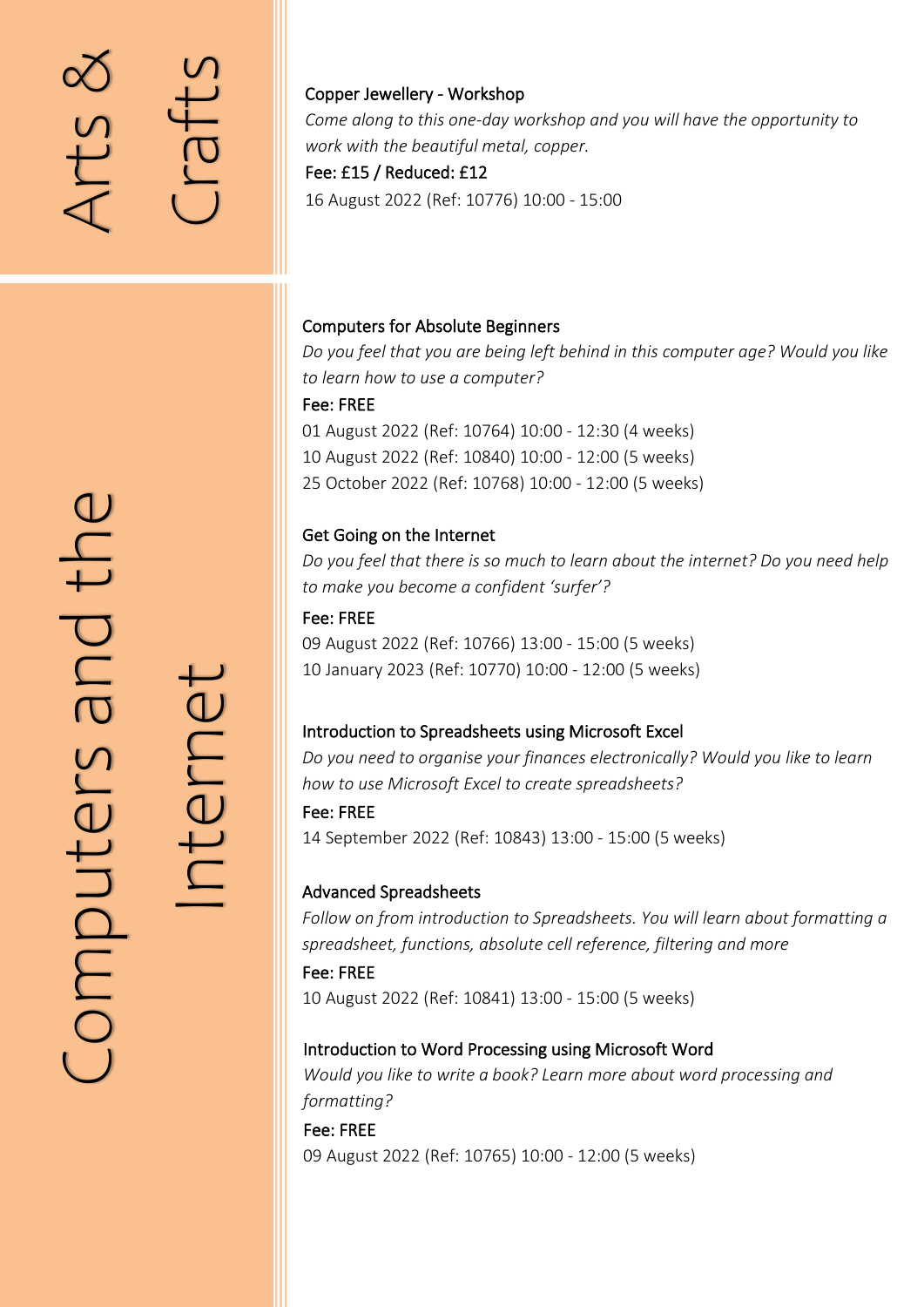#### Smart Budgeting Workshop

*This workshop will introduce you to using spreadsheets to help you keep on top of your bills. Come along and find out how you can use a spreadsheet to help manage your money. Do not worry, you do not need to be a digital expert!* Fee: FREE

19 July 2022 (Ref: 10649) 10:00 - 12:00

#### Smart Shopping Workshop

*This workshop will introduce you to using price comparison sites in a small and supported group. Come along and find out how you can use a computer*  to help you to get the best deal and shop around in the comfort of your own *home. Do not worry, you do not need to be a digital expert!* Fee: FREE

19 July 2022 (Ref: 10650) 13:00 - 15:00

#### Summertime Cakes and Bakes - workshop

*Come along to this fun filled course and try your hand at making tasty cakes and bakes Mary Berry would be proud of. You will learn how to make a scrumptious scones and gorgeous pavlova.* Summertime Cakes and Bakes - workshop<br>Come along to this fun filled course and try<br>and bakes Mary Berry would be proud of. Y<br>scrumptious scones and gorgeous pavlova.<br>Fee: £15 / Reduced: £12<br>02 August 2022 (Ref: 10771) 10:0

#### Fee: £15 / Reduced: £12

í  $\overline{1}$ Family Learning<br>& Parenting

ŗ

#### Reducing Stress and Anxiety in your Children

*Just like adults, children and young people feel worried and anxious at times. However, if your child's stress and anxiety is starting to affect their wellbeing, they may need some help - especially during these difficult times!* Fee: FREE

15 August 2022 (Ref: 10815) 10:00 - 12:00

#### Family Learning Workshops

Look out for our Family Learning workshops, dates will be available soon to book onto!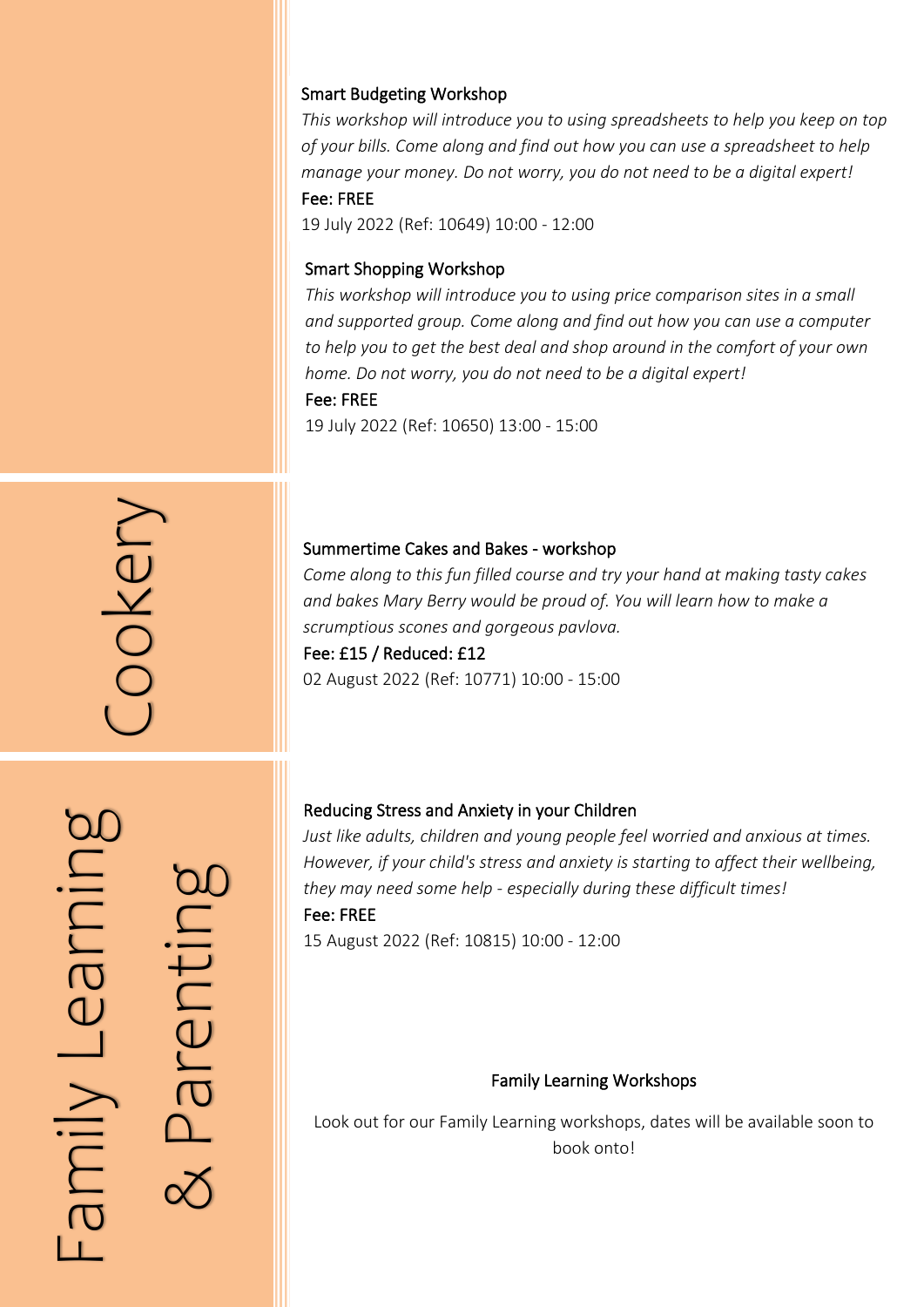Confidence Building *Learn how to de-stress and give your confidence a boost.* Fee: FREE 10 August 2022 (Ref: 10774) 10:00 - 12:00 (5 weeks)

#### Confidence to make Change - workshop

*Feeling stuck? Confident for Change will help you gain insight and techniques to start your journey for change in a positive and supportive way.* Fee: FREE 20 July 2022 (Ref: 10642) 10:00 - 15:00

23 August 2022 (Ref: 10777) 10:00 - 15:00

#### Relaxation and Wellbeing

*Improve the quality of life by learning relaxation techniques.* Fee: FREE 10 August 2022 (Ref: 10818) 13:00 - 15:00 (5 weeks)

#### Confident for Work - workshop

*This workshop will focus on the process of self-reflection and self-development required in preparation for the workplace. This includes communication skills, working in a team, challenging oneself, personal presentation and developing resilience.*

Fee: FREE 19 July 2022 (Ref: 10643) 10:00 - 15:00 09 August 2022 (Ref: 10775) 10:00 - 15:00

#### $\overline{a}$ Reducing Stress and Anxiety for Adults

*We all feel worried and anxious at times. However, if your stress and anxiety is starting to affect your wellbeing, you may feel you need some help - especially during these difficult times!* Fee: FREE

01 August 2022 (Ref: 10813) 10:00 - 12:00

#### CV Workshop

*Want to know how to write your own CV and keep it up to date? Bring along your certificates and your work history and you will never have to ask someone else to write your CV for you again.*

#### Fee: FREE

27 July 2022 (Ref: 10622) 10:00 - 15:00 11 August 2022 (Ref: 10842) 10:00 - 15:00

ׇ֚֚֬  $\overline{ }$  $\overline{\phantom{a}}$  $\overline{\phantom{0}}$ j Improve Your Skills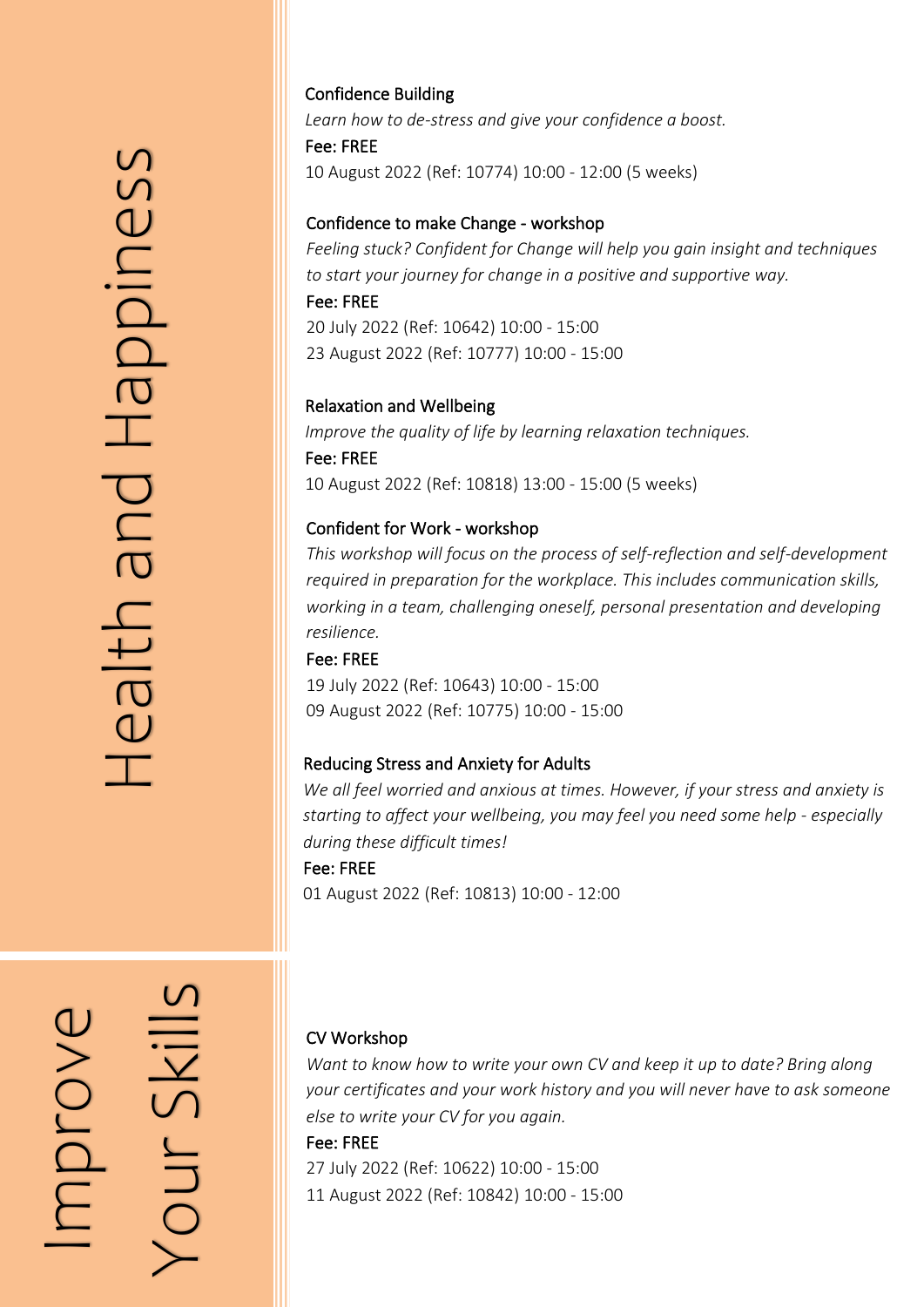# Accreditec Accredited

Courses

#### RSPH Level 2 Award in Food Safety and Hygiene

*The objective of the Level 2 Award in Food Safety and Hygiene is to cover the principles of food hygiene for food handlers working in either a catering or retail environment. It is a valuable freestanding qualification that is also suitable for learners and employees engaged in other food based vocational training and employment. Fee remission may be available subject to individual circumstances.*

#### Fee: £30.00 / Reduced\*: FREE

11 July 2022 (Ref: 10416) 09:30 - 16:30 05 September 2022 (Ref: 10808) 09:30 - 16:30 17 October 2022 (Ref: 10809) 09:30 - 16:30 28 November 2022 (Ref: 10810) 09:30 - 16:30 09 January 2023 (Ref: 10811) 09:30 - 16:30 20 February 2023 (Ref: 10812) 09:30 - 16:30

#### NCFE Level 2 Award in Support Work in Schools and Colleges

*This course is an introduction to the knowledge and understanding needed to work in a school or college environment. Upon successful completion you will receive a level 2 qualification.*

Fee: FREE

28 September 2022 (Ref: 10851) 09:00 - 12:00

Please be advised that this course is very popular so if you are interested, you will be added to the waiting list

pprenticeships Apprenticeships

We are proud to be delivering Portsmouth City Council's apprenticeships. We offer the following apprenticeships:

- Business Administration Level 3
- Customer Service Level 2 and 3
- Teaching Assistant Level 3
- Team Leader Level 3
- Health and Social Care Level 2,3,4 and 5

Visit www.portsmouth.gov.uk and search for jobs.